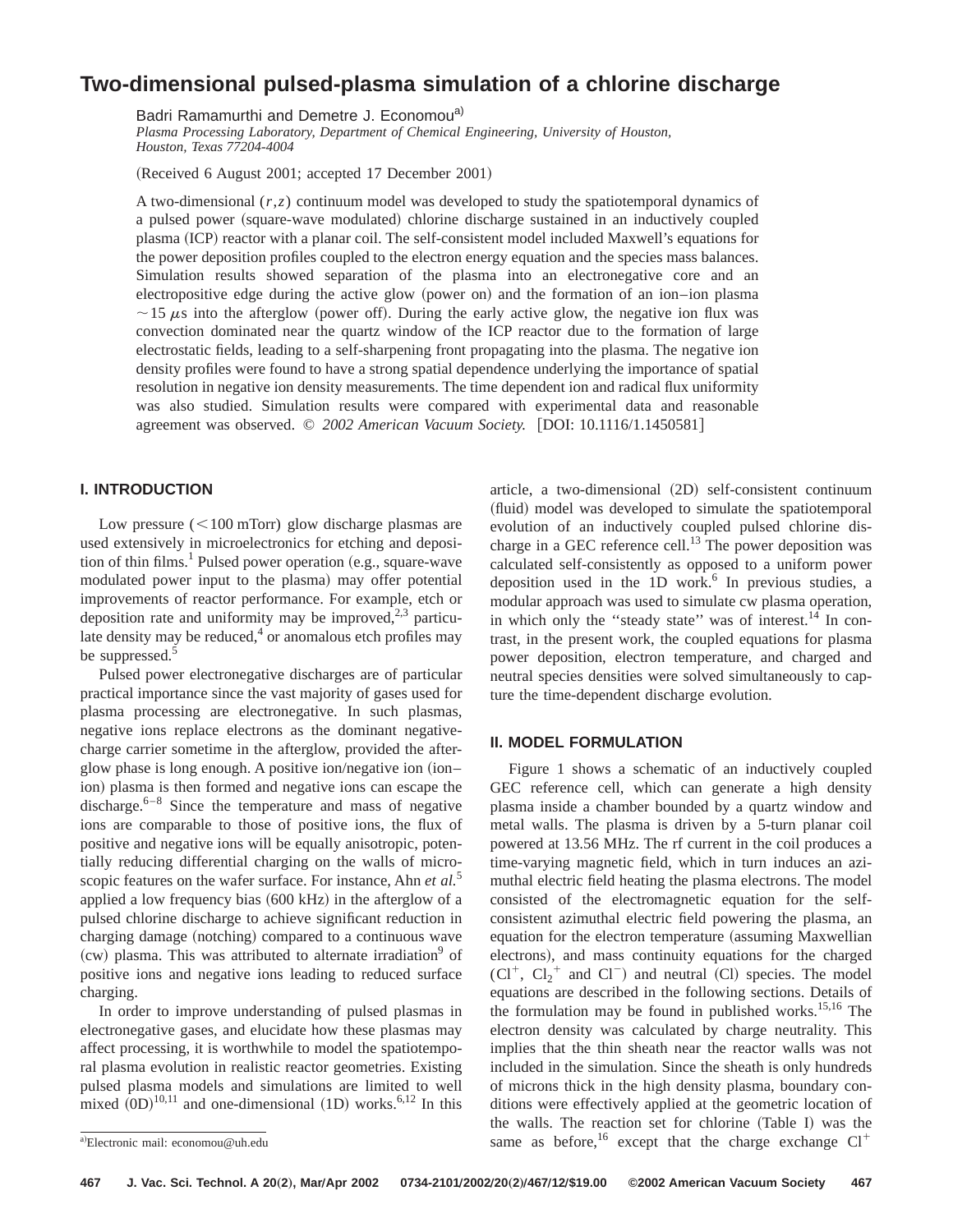

FIG. 1. Schematic of the GEC-ICP reactor. The quasi-steady state power deposition profile is also shown.

 $+Cl_2 \rightarrow Cl + Cl_2^+$  reaction<sup>17</sup> was also incorporated in the chemistry set. The assumptions of the model were as follows.

(1) The fluid approximation was used since  $\lambda/L = 0.1$ , where  $\lambda$  is the mean-free path ( $\sim$ 0.5 cm) and *L* is a characteristic dimension of the reactor  $({\sim}5 \text{ cm})$ .

(2) The species densities, electron temperature, and induced electric field were assumed to be azimuthally symmetric, and magnetic field $18$  effects were not considered.

 $(3)$  The charged particle flux was described by the driftdiffusion approximation (spatial inertia was neglected in the momentum equations) since the pressure was  $>10$  mTorr.

 $(4)$  The electron energy distribution function  $(EEDF)$  was assumed Maxwellian and an equation for the electron temperature was solved.

~5! Particle mobilities and diffusivities were assumed constant for a given pressure.

~6! Electron heating was assumed to be collisional (ohmic). Noncollisional heating<sup>19</sup> can become important at low pressures when  $v_T / \delta > \omega$ ,  $v_m$ , where the symbols stand for electron thermal velocity, skin depth, applied field frequency, and electron collision frequency for momentum transfer, respectively.

 $(7)$  Ions and neutrals were assumed to be at 300 K. Hence a heavy species energy equation was not solved.

#### **A. Electromagnetics**

Under the assumption of azimuthally symmetric electric field, with a time harmonic dependence of the form  $e^{-j\omega t}$ , Maxwell's equations can be reduced to a single scalar equation in  $E_{\theta}$ . In cylindrical coordinates,

$$
\frac{1}{r}\frac{\partial}{\partial r}\left(r\frac{\partial E_{\theta}}{\partial r}\right) + \frac{\partial^2 E_{\theta}}{\partial_z^2} - \frac{E_{\theta}}{r^2} + \frac{\omega^2}{c^2}K_c E_{\theta} = -j\omega\mu_0 J^i_{\theta}, \quad (1)
$$

where  $\omega$  is the frequency of the coil current,  $\mu_0$  is the vacuum permeability,  $K_c$  is the complex permittivity of the plasma (which depends on the electron density),  $J^i_{\theta}$  is the impressed current density in the coils, and *c* is the speed of

| No.                       | Process                     | Reaction                                             | $H_i$ (eV) |
|---------------------------|-----------------------------|------------------------------------------------------|------------|
| Electron impact reactions |                             |                                                      |            |
| R1                        | molecular ionization        | $e + \mathrm{Cl}_2 \rightarrow \mathrm{Cl}_2^+ + 2e$ | 11.47      |
| R <sub>2</sub>            | atomic ionization           | $e + Cl \rightarrow Cl^+ + 2e$                       | 12.99      |
| R <sub>3</sub>            | dissociative attachment     | $e + Cl_2 \rightarrow Cl^- + Cl$                     |            |
| R <sub>4</sub>            | electron-ion neutralization | $e + Cl_2^+ \rightarrow 2Cl$                         |            |
| R <sub>5</sub>            | electron detachment         | $e + Cl^- \rightarrow Cl + 2e$                       | 3.61       |
| R <sub>6</sub>            | dissociative excitation     | $e + Cl_2 \rightarrow 2Cl + e$                       | 3.12       |
| Molecular excitations     |                             | $e + Cl_2 \rightarrow Cl_2^* + 2e$                   |            |
| R7                        | $B^3\Pi$                    |                                                      | 2.49       |
| R8                        | $2^{1}\Pi$ , $2^{1}\Sigma$  |                                                      | 9.25       |
| Atomic excitations        |                             | $e + C1 \rightarrow C1^* + 2e$                       |            |
| R <sub>9</sub>            | 4s                          |                                                      | 8.90       |
| R10                       | 4p                          |                                                      | 10.40      |
| R11                       | 3d                          |                                                      | 10.90      |
| R12                       | 5p                          |                                                      | 11.80      |
| R13                       | 4d                          |                                                      | 12.00      |
| R14                       | 5d                          |                                                      | 12.40      |
| Other reactions           |                             |                                                      |            |
| R <sub>15</sub>           | ion-ion recombination       | $Cl2+ + Cl- \rightarrow Cl2 + Cl$                    |            |
| R <sub>16</sub>           | wall recombination          | $2Cl + wall \rightarrow Cl_2 + wall$                 |            |
| R17                       | charge exchange             | $Cl^+ + Cl_2 \rightarrow Cl_2^+ + Cl$                |            |

TABLE I. Important reactions in a low pressure chlorine discharge.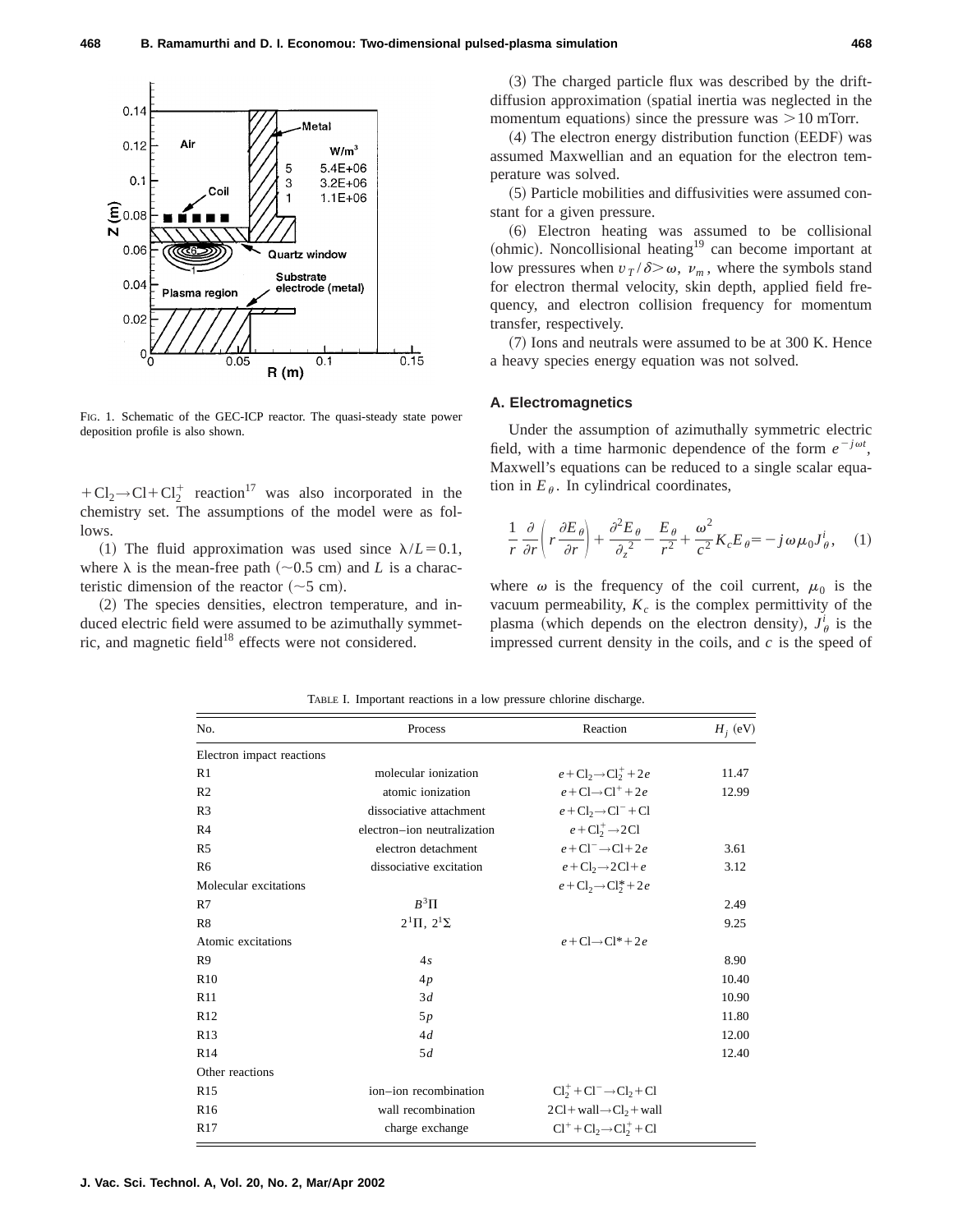light. At low frequencies, the current in the coil is nearly constant and the above equation may be solved for constant  $J_{\theta}$  to determine  $E_{\theta}$  in the reactor. However, at higher frequencies, a circuit model is required to account for capacitive coupling between the coil and the plasma (the current changes from loop to loop). $^{20}$  In the present work, the procedure of Jeager *et al.*<sup>20</sup> as adopted by Midha and Economou<sup>21</sup> was used to calculate the power deposition. The power deposited in the plasma was computed by

$$
P = \frac{1}{2} \operatorname{Re}(\sigma_p) |E_{\theta}|^2,\tag{2}
$$

where  $\text{Re}(\sigma_p)$  is the real part of  $\sigma_p$ , the complex plasma conductivity. Equation  $(2)$  assumes that the power deposited in the plasma is due to ohmic heating.<sup>19</sup> The conductivity was obtained from the following relations:

$$
K_c = 1 - \frac{\omega_{pe}^2}{\omega^2 \left(1 + \frac{j \nu_m}{\omega}\right)},
$$
\n(3)

$$
\sigma_p = -j\omega\varepsilon_0(K_c - 1),\tag{4}
$$

$$
\omega_{\rm pe}^2 = n_e e^2 / m \varepsilon_0,\tag{5}
$$

where  $\omega_{pe}$  is the electron plasma frequency and  $\nu_m$  is the electron collision frequency for momentum transfer.

In reality, during the active glow fraction of the cycle, power is initially coupled to the plasma through capacitive coupling. After the electron density exceeds a threshold value, power is then coupled in the inductive mode. The present simulation does not account for capacitive coupling. In order to emulate reality with the present model, the power was actually ramped linearly from zero to the full power level during the first 5  $\mu$ s of the "power on" fraction of the cycle. This approach should only affect results during the first several  $\mu$ s of the pulse. This was indeed verified by simulations using different ramp times. The main effect was on the electron temperature spike (not the steady state value of  $T_e$ , see Fig. 2). Species densities are slower to respond and are not affected appreciably.

#### **B. Ion transport and reaction**

With the drift-diffusion flux approximation for the charged species, the continuity equation for the ions  $(Cl_2^+, Cl^+, Cl^-)$  is of the form,

$$
\frac{\partial n_i}{\partial t} = -\nabla \cdot (z_i \mu_i n_i \mathbf{E}_{\rm sc} - D_i \nabla n_i) + \sum_j R_{ji},\tag{6}
$$

where  $n_i$ ,  $z_i$ ,  $D_i$ , and  $\mu_i$  are the density, charge number, diffusivity, and mobility, respectively, of species  $i \text{.} \mathbf{E}_{\text{sc}}$  is the electrostatic (space charge) field having two components  $(E_r)$ and  $E_z$ ). The summation on the right-hand side represents reactions that produce or destroy the respective species.



FIG. 2. Ion densities and electron temperature evolution at the center of the reactor (base case conditions).

Boundary conditions employed were  $J_i=0$  on the symmetry axis, where  $J_i$  is the ion flux, and  $n_i \approx 0$  on the rest of the boundary. The electrostatic field was derived assuming no net current in the plasma. Equating the positive and negative charge fluxes, one obtains

$$
\mathbf{E}_{sc} = \frac{D_{p_1} \nabla n_{p_1} + D_{p_2} \nabla n_{p_2} - D_n \nabla n_n - D_e \nabla n_e}{\mu_{p_1} n_{p_1} + \mu_{p_2} n_{p_2} + \mu_n n_n + \mu_e n_e}.
$$
(7)

The electron density  $n_e$  was obtained from quasi-neutrality as  $n_e = n_{p_1} + n_{p_2} - n_n$  where  $n_{p_1}$ ,  $n_{p_2}$ , and  $n_n$  are Cl<sup>+</sup>, Cl<sub>2</sub><sup>+</sup>, and  $Cl^-$  densities, respectively.

#### **C. Electron temperature**

The electron energy equation reads

$$
\frac{\partial}{\partial t} \left( \frac{3}{2} n_e T_e \right) = -\nabla \cdot \mathbf{q}_e + P - \sum_j R_{je} \Delta H_j, \tag{8}
$$

$$
\mathbf{q}_e = -K_e \nabla T_e + \frac{5}{2} \mathbf{J}_e T_e \,,\tag{9}
$$

where  $q_e$  is the electron energy flux,  $K_e$  is the electron thermal conductivity, and  $J_e$  is the electron flux. The second term on the right hand side (rhs) represents the power deposited into the electrons due to ohmic heating  $[Eq. (2)]$ . The third term on the rhs represents the electron energy lost due to elastic and inelastic collisions. The electron density decays quite rapidly in the afterglow. Therefore a finite value of *ne* was fixed in order to prevent the energy balance equation from becoming singular. $6,11$  The boundary conditions were  $q_e = 0$  at the centerline and  $q_e = \frac{5}{2} \mathbf{J}_e T_e$  on walls. Since the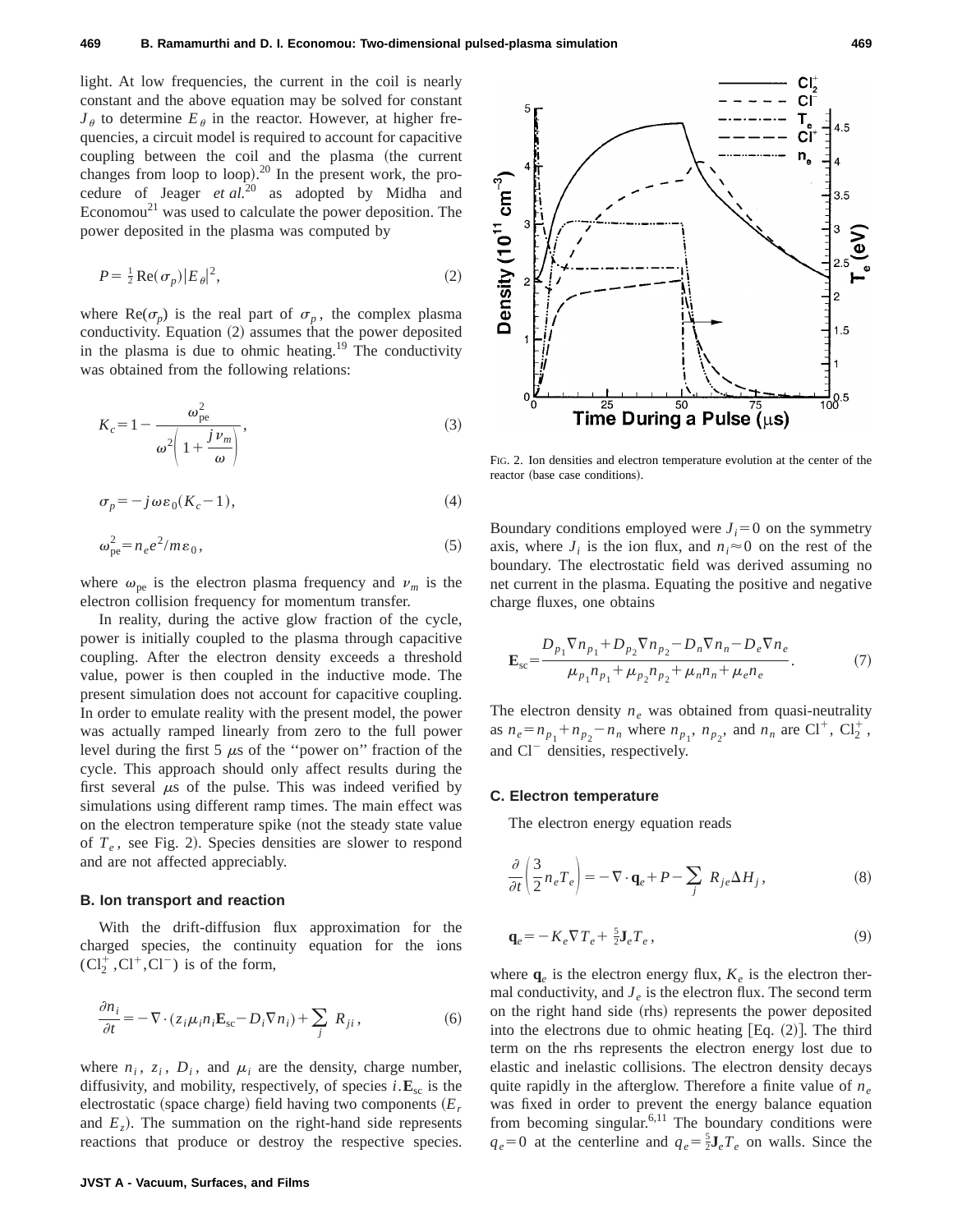time scale for electron temperature evolution is the smallest in the system ( $\sim$  0.1  $\mu$ s), the temperature reaches a periodic steady state most rapidly.

#### **D. Neutral transport and reaction**

The Cl atom density was computed using Eq.  $(10)$  below, assuming that transport is diffusion dominated,

$$
\frac{\partial n_{\text{Cl}}}{\partial t} = -\nabla \cdot (-D_{\text{Cl}} \nabla n_{\text{Cl}}) + \sum_{j} R_{j\text{Cl}} - \frac{n_{\text{Cl}}}{\tau_{\text{res}}},\tag{10}
$$

where  $R_{iCl}$  represents reactions that produce or consume Cl atoms. The boundary conditions were symmetry on axis and  $-D_{\text{Cl}}\nabla n_{\text{Cl}} = [\gamma/2(2-\gamma)] n_{\text{Cl}}v_{\text{Cl}} - J_{\text{Cl}^+}$  on walls, where  $\gamma$  is the recombination probability of Cl atoms on the walls  $(0,1)$ ,  $v_{\text{cl}}$  is their thermal velocity, and  $J_{\text{Cl}^+}$  is the flux of  $Cl^+$  ions on the walls. The  $Cl_2$  density was obtained from  $n_{Cl}$ as  $n_{\text{Cl}_2} = n_g - n_{\text{Cl}}$  where  $n_g$  is the total neutral density. The latter was found assuming a uniform pressure and gas temperature of 300 K. The last term in Eq.  $(10)$  accounts for convective flow losses of Cl atoms through the residence time  $\tau_{res}$  (=3.8 ms). The response time scale for neutral species is the largest in the system  $(\sim 1 \text{ ms})$ . Therefore integration in time had to be performed over ten to hundreds of cycles to attain a periodic steady state.

#### **III. METHOD OF SOLUTION**

The set of nonlinear coupled PDEs for  $T_e$  and species transport [Eqs.  $(6)–(10)$ ] was spatially discretized using a streamline upwind Petrov–Galerkin  $(SUPG)$  method<sup>22</sup> to yield a system of equations of the form

$$
A(\mathbf{u})\dot{\mathbf{u}} = K(\mathbf{u})\mathbf{u} + F(\mathbf{u}),\tag{11}
$$

where **u** represents the solution vector, **u** is the time derivative of **u**, and *A* and *K* are banded nonlinear mass and stiffness matrices, respectively. *F* is a nonlinear source vector. SUPG is better suited than the traditional Galerkin finite element method for capturing sharp gradients. The resulting set of implicit ordinary differential equations in Eq.  $(11)$ was integrated in time using backward difference formulas $^{23}$ until a periodic steady state was obtained. At each time step, the equation for the azimuthal electric field  $[Eq. (1)]$  was solved using the Galerkin finite element method and a direct band solver. The convergence criterion was set by evaluating the  $L^2$  norm of the solution normalized with respect to the average, i.e.,

TABLE II. Base case parameter values.

| Pressure                          | 20 mTorr |
|-----------------------------------|----------|
| Peak power                        | 320 W    |
| Pulse frequency                   | $10$ kHz |
| Duty ratio                        | 0.5      |
| Cl wall recombination probability | 0.1      |
| Ion temperature                   | 300 K    |
| Gas temperature                   | 300 K    |
|                                   |          |

$$
\varepsilon_j = \frac{1}{V^{1/2}} \left[ \int_{\Omega} \left\{ \left( \frac{u_j}{\langle u_j \rangle} \right)_{(i+1)T_p} - \left( \frac{u_j}{\langle u_j \rangle} \right)_{iT_p} \right\}^2 d\Omega \right]^{1/2}, \quad (12)
$$

where  $\varepsilon_i$ ,  $u_j$ , and  $\langle u_j \rangle$  are the tolerance parameter, dependent variable, and its average, respectively, over the domain of interest  $\Omega$ . *V* is the plasma volume,  $T_p$  is the pulse width of the power modulation cycle, and *i* is the cycle number  $(i=1,2,3,...)$ . The convergence criterion was tested at the end of each cycle; integration was terminated when the evaluated tolerance was less than a user-specified value  $(0.5\%)$  for all species and electron temperature. As expected, the Cl and  $Cl<sup>-</sup>$  densities were the slowest to converge.

## **IV. RESULTS AND DISCUSSION**

A chlorine discharge was simulated in an inductively coupled GEC reference cell under the base case parameters shown in Table II. The mobilities of the ionic species and the Cl atom diffusivity are shown in Table III.<sup>16</sup> Ionic diffusivities were computed using the Einstein relation  $D = \mu kT/e$ , where *T* is temperature. Power to the plasma was squarewave modulated with the power at the peak value for the first 50  $\mu$ s of the pulse (power on) followed by zero power (power off) for the remaining 50  $\mu$ s (pulse period 100  $\mu$ s, duty ratio of 0.5). The "power on" and "power off" phases of the cycle will be referred to as ''active glow'' and ''afterglow,'' respectively. Simulations were also performed for duty ratios of 0.3 and 0.7 and a peak power of 220 W in order to study the variation of electron density and compare simulation results with experimental data.<sup>24</sup> All results shown below are for the periodic steady state at the base case parameters (Table II), unless noted otherwise. In the discussion below, the discharge electronegativity was defined as the ratio of negative ion to electron density. Also discharge "core" and "edge" refer to the core and edge regions of the space in-between the parallel plates, while ''outer region'' refers to the cylindrical space surrounding the parallel plates,  $8.3 < R < 13$  cm (Fig. 1).

TABLE III. Ionic mobilities and Cl atom diffusivity  $(N$  is the neutral gas density).

| Name              | Symbol                                                                  | Value                 | Reference |
|-------------------|-------------------------------------------------------------------------|-----------------------|-----------|
| $Cl_2^+$ mobility | $N\mu_{Cl_2^+}$ (cm <sup>-1</sup> V <sup>-1</sup> s <sup>-1</sup> )     | $5.62 \times 10^{19}$ | 16        |
| $Cl^+$ mobility   | $N\mu_{C1}$ + (cm <sup>-1</sup> V <sup>-1</sup> s <sup>-1</sup> )       | $6.48 \times 10^{19}$ | 16        |
| $Cl^-$ mobility   | $N\mu$ <sub>-</sub> (cm <sup>-1</sup> V <sup>-1</sup> s <sup>-1</sup> ) | $6.48 \times 10^{19}$ | 16        |
| Cl diffusivity    | $ND_{C1}$ (cm <sup>-1</sup> s <sup>-1</sup> )                           | $6.21 \times 10^{18}$ | 16        |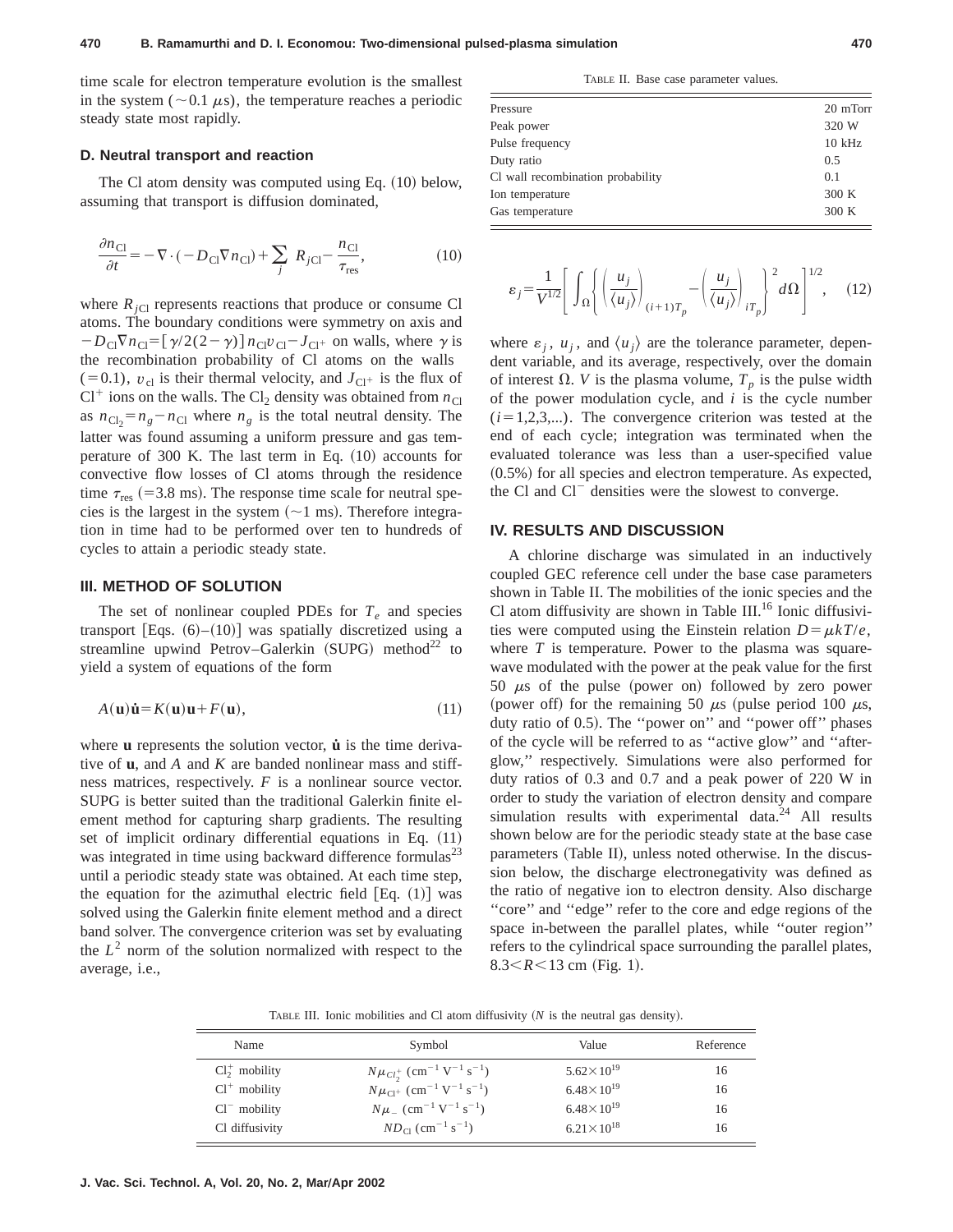

FIG. 3. Quasi-steady state (at 20  $\mu$ s) electron temperature (eV) profile (base case conditions, Table II).

The quasi-steady state power deposition profile (in  $W/cm<sup>3</sup>$ ) is shown in Fig. 1. Power is deposited directly under the coil in a toroidal pattern, with a typical skin depth of  $\sim$ 1 cm. The max power density is  $\sim$  7 W/cm<sup>3</sup> for a total power deposition of 320 W.

The time evolution of electron temperature, electron density, and ion density at the center of the discharge  $(R=0)$  and  $z=4.5$  cm) is shown in Fig. 2. The electron temperature is controlled by a balance between electron production, mainly by ionization of atomic and molecular chlorine (reactions R1 and  $R2$  in Table I), and loss by attachment  $(R3)$  and diffusion to the walls. Since the electron density is very low at the beginning of the active glow, the electron temperature goes through a spike before relaxing to a quasi-steady value after  $\sim$ 10  $\mu$ s. Such temperature spikes have been observed experimentally.<sup>5,25</sup> The electron temperature is seen to decrease rapidly in the early afterglow mainly due to inelastic losses with neutrals. The electron and ion densities all rise monotonically during the active glow. The  $Cl^+$  density is lower when compared to  $Cl_2^+$ , in part due to charge exchange with molecular chlorine (reaction R17, Table I). This reaction is responsible for the almost complete disappearance of Cl<sup>+</sup> late in the afterglow. The electrons disappear  $\sim$  15  $\mu$ s into the afterglow leaving behind an ion–ion plasma $6-8$ eventually consisting of  $Cl_2^+$  and  $Cl^-$  ions.<sup>9</sup>

The electron temperature distribution during the quasi steady state (Fig. 3) is highest ( $\sim$ 4 eV) near the maximum of power deposition. Electrons cool substantially in the outer region of the reactor  $(8 < R < 13$  cm). Despite the fact that power is deposited in a relatively small toroidal zone (Fig. 1), electrons are quite warm even far from the quartz window



FIG. 4. Electron density  $(cm^{-3})$  evolution at (a) 2  $\mu$ s, (b) 10  $\mu$ s, (c) 50  $\mu$ s, (d) 53  $\mu$ s, (e) 56  $\mu$ s, and (f) 60  $\mu$ s during a pulse (base case conditions, Table II).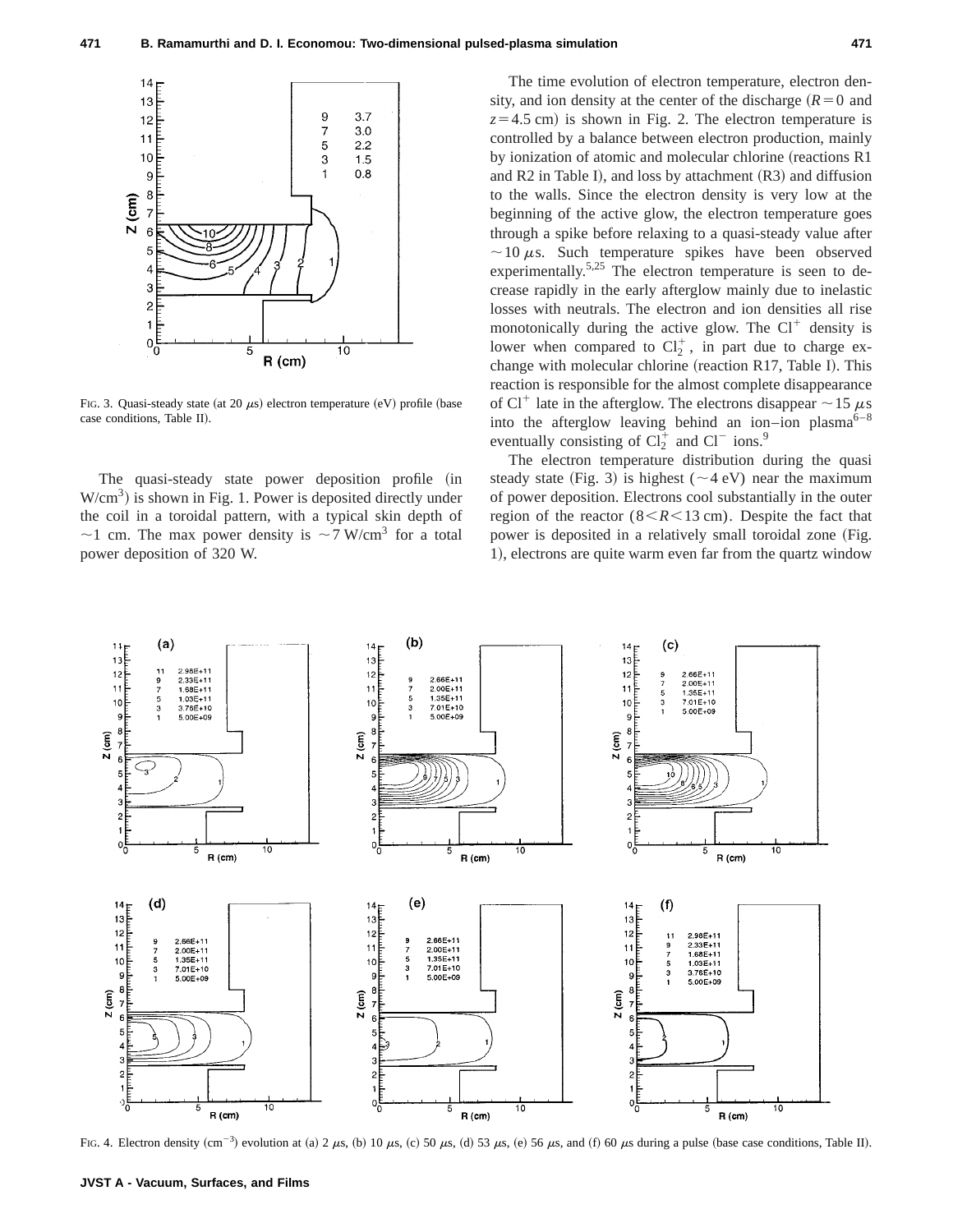

FIG. 5. Electronegativity (ratio of negative ion to electron densities) evolution at (a) 0  $\mu$ s, (b) 10  $\mu$ s, (c) 50  $\mu$ s, (d) 53  $\mu$ s, (e) 56  $\mu$ s, and (f) 60  $\mu$ s during a pulse (base case conditions, Table II).

(e.g., near the substrate electrode) due to the high thermal conductivity of the electron gas. Lower pressures would lead to higher electron temperatures and a more uniform temperature distribution.

The space-time evolution of electron density is shown in Fig. 4 for times of 2, 10, 50, 53, 56, and 60  $\mu$ s. In the initial active glow (at time  $0^+$ , not shown), there are only relatively few electrons to absorb power; hence most of the power is reflected. As the ionization rate increases due to a steep rise in electron temperature  $(Fig. 2)$ , more electrons become available to absorb power and cause further ionization. Thus the electron density increases [Figs.  $4(a)$  and  $4(b)$ ]. Initially [Fig.  $4(a)$ ], the electron density gradient is quite low. This is due to the high values of electronegativity [Fig.  $5(a)$ ], which lead to near neutralization of the space-charge field and thus enhanced diffusion of electrons (approaching free electron diffusion at very high electronegativities). Higher electron diffusivity leads to a smoother electron density profile. After  $\sim$  10  $\mu$ s in the active glow [Fig. 4(b)], the electron density profile reaches a quasi-steady state. The profile remains essentially unchanged during the rest of the active glow [Fig.  $4(c)$ , showing two distinct regions. The (inner) core of the discharge, where negative ions exist (electronegative core) and the electron density gradients are smaller, and the (outer) edge where the negative ion density is very small (electropositive edge) and the electron density gradients are larger. This stratification is also seen in the negative ion density profiles of Fig.  $6(d)$ . The drop in electronegativity later in the active glow  $\text{Figs. } 5(b)$  and  $5(c)$  is attributed to the continuing build up of electron density  $(Fig. 2)$ .

Figures  $4(d)$ – $4(f)$  show the electron density profiles in the early afterglow. The corresponding electronegativities are shown in Figs.  $5(d) - 5(f)$ . Once the power is turned off, electron production by ionization quenches since the electron temperature plummets within a few  $\mu$ s. Electrons are lost mainly due to attachment (the attachment rate coefficient rises by an order of magnitude as electrons cool in the afterglow<sup>11</sup>) and diffusion to the walls. Thus the electron density drops quickly and the electronegativity rises both in the discharge core and the edge. As electrons disappear within  $\sim$  15  $\mu$ s into the afterglow, the electrostatic fields disintegrate, an ion–ion plasma forms, and negative ions start to diffuse towards the edge [see also Fig.  $6(f)$ ]. It should be noted that there are two distinct peaks in the electronegativity profile during the late active glow and the early afterglow [Figs.  $5(b)$ – $5(e)$ ]. The peak in the discharge core occurs due to the large number of negative ions there, while the peak in the outer region occurs due to the presence of very few electrons there.

The Cl<sup>-</sup> density profile evolution is shown in Figs.  $6(a)$ –  $6(f)$ . At the start of a pulse, negative ions are present in the periphery due to diffusion during the afterglow of the previ-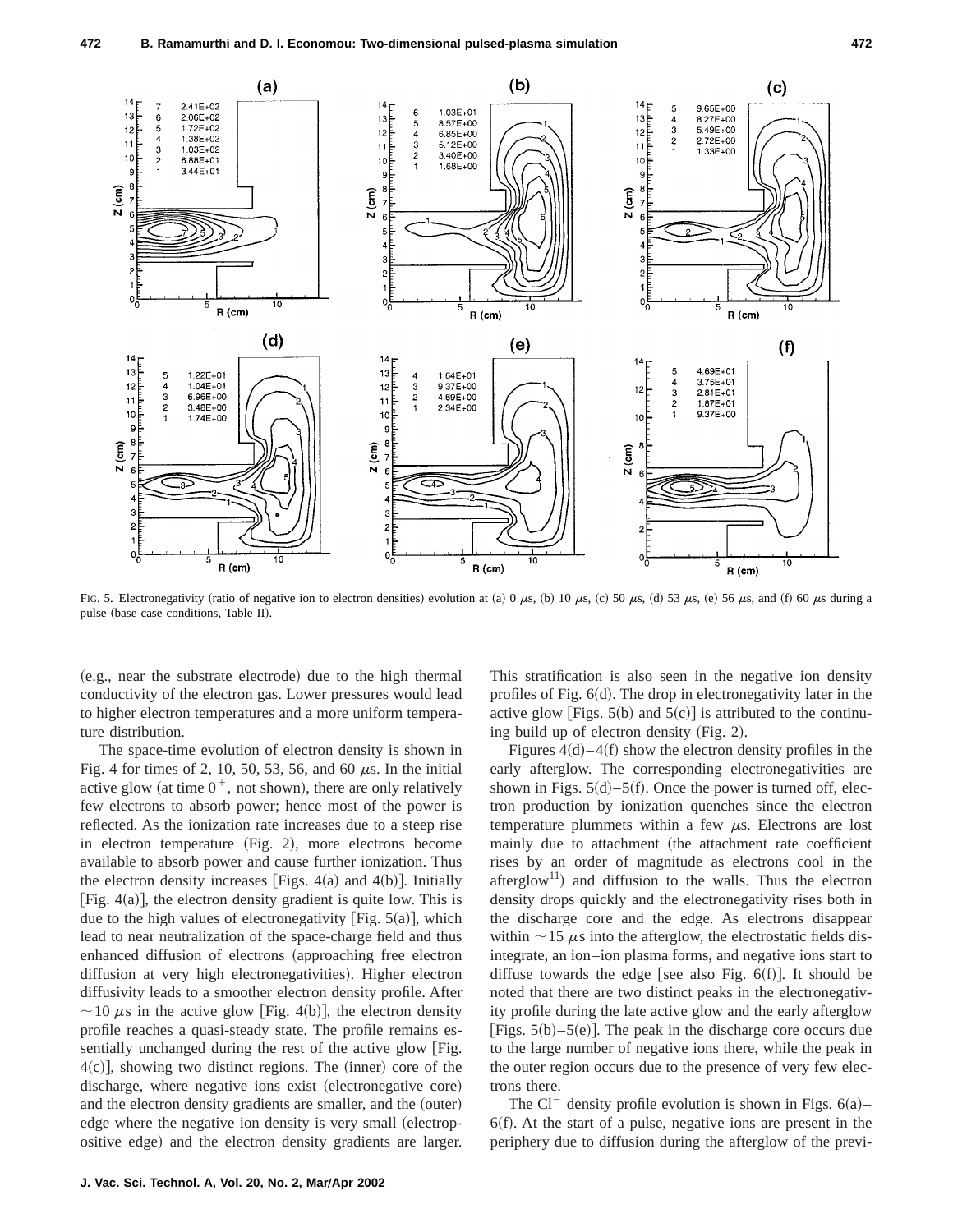

FIG. 6. Cl<sup>-</sup> density (cm<sup>-3</sup>) evolution at (a) 0  $\mu$ s, (b) 1  $\mu$ s, (c) 5  $\mu$ s, (d) 50  $\mu$ s, (e) 60  $\mu$ s, and (f) 90  $\mu$ s during a pulse (base case conditions, Table II).

ous pulse. As the electron temperature and electron density start to increase, the ambipolar electric field  $[Eq. (7)]$  also increases, causing negative ions to be squeezed into the plasma [Figs.  $6(c)$  and  $6(d)$ ]. The squeezing of negative ions is stronger near the quartz window since the electron temperature is larger in that region [Fig. 3, see also Fig.  $9(a)$ ] below]. Since there is negligible flux of negative ions at the wall during the active glow, the quasi-steady state of negative ion profile [Fig.  $6(d)$ ] is sustained by a balance between production processes such as attachment, and destruction processes such as detachment and ion–ion recombination. Later in the afterglow, negative ions start diffusing back towards the walls as the electric field diminishes. Their diffusion is almost free (almost no electric field) after the ion–ion plasma forms.



FIG. 7. Quasi-steady state Cl-atom density  $(cm<sup>-3</sup>)$  profile (base case conditions, Table II).



FIG. 8.  $Cl^-$  density  $(cm^{-3})$  evolution at a radius of 2.4 cm for three axial locations measured from the substrate electrode (base case conditions, Table II).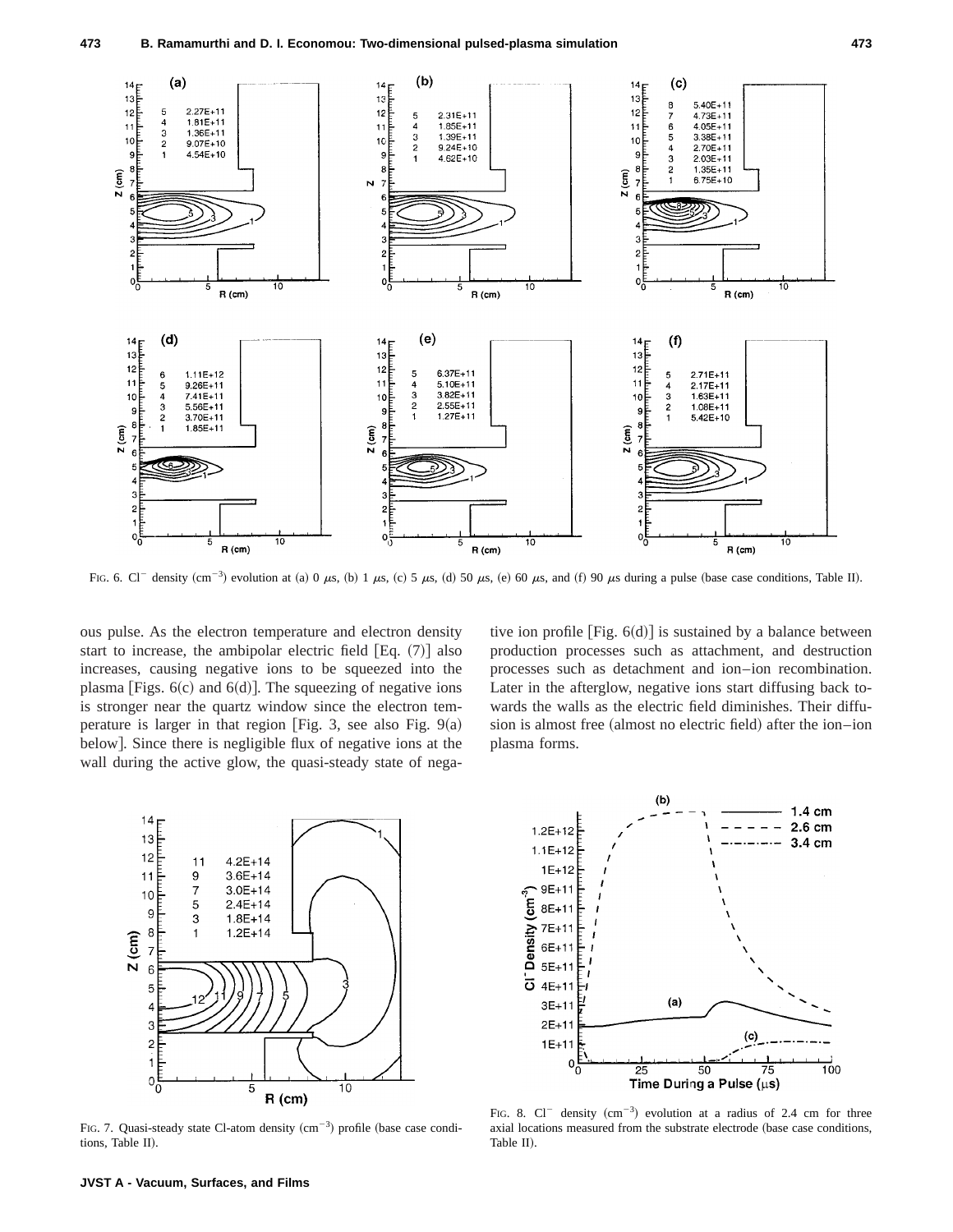

FIG. 9. Density evolution along the axial direction at a radius of 2.4 cm for  $(a)$  negative ions and  $(b)$  electrons (base case conditions, Table II).

Figure 7 shows the quasi-steady state profile of the Cl atom density. A peak occurs in the core of the discharge where the electron density is highest, and Cl atoms are produced mainly by dissociation of molecular chlorine (reaction R6 in Table I). Although the Cl atom production rate peaks off axis, the density itself peaks on axis due to diffusion ''filling in.'' The Cl atom density drops off near the walls due to surface recombination. The Cl atom density in the outer region of the cell is low due to a much lower rate of production of Cl (low electron density and temperature) and wall recombination. However, diffusion keeps the Cl atom density substantial even in the outer region. Since the time scale for neutral transport and reaction is of the order of a few milliseconds, the Cl atom density responds to the time averaged power deposited in the plasma, rather than the instantaneous power.

The temporal variation of the negative ion density at three axial locations in the discharge (measured from the substrate electrode, all at a radius of  $2.4 \text{ cm}$  is shown in Fig. 8. Line



FIG. 10. Evolution of total positive ion flux on substrate electrode during a pulse (base case conditions, Table II).

 $(a)$  corresponds to 1.4 cm (closest to the substrate electrode), line  $(b)$  is for 2.6 cm (near the central plane), while line  $(c)$  is for 3.4 cm (nearest to the quartz window). Line  $(c)$  shows an initial abrupt drop in the negative ion density near the quartz window as the power is turned on, due to the formation of electrostatic fields squeezing negative ions towards the plasma [see also Figs.  $6(c)$  and  $6(d)$ ]. The fields exists so long as the power is on; hence there are virtually no negative ions at that location for the duration of the active glow. In the afterglow, the field disintegrates allowing negative ions to back diffuse and escape to the wall, thus leading to a rise in the negative ion density [see also Fig. 9(a)]. Near the substrate electrode (line a), however, squeezing is less prominent since the ambipolar field is not strong enough to exclude negative ions from that location. Near the center of the discharge (line b), the negative ion density increases monotonically during the active glow as negative ions pile up (in part due to the squeezing referred to above) near the center. In the afterglow, the negative ion density decreases monotonically due to negative ions diffusing back towards the walls.

The line plots in Fig.  $9(a)$  show the negative ion squeezing along the axial direction (at  $R = 2.4$  cm) during the active glow and the back diffusion of negative ions during the afterglow. In fact, the negative ion density profiles on the quartz window side (at  $\zeta$  near 6 cm) show the formation of a self-sharpening front, during the active glow. The electron density along the axial direction is shown in Fig.  $9(b)$  for various times during a pulse. The asymmetry in the electron density profile is due to the asymmetry in the power deposition. In regions where the electronegativity is high, the electron density profile tends to be uniform, as discussed earlier  $(Fig. 4)$ . The formation of an ion-ion plasma occurs at  $\sim$ 15  $\mu$ s into the afterglow.

Since etch rates depend on the flux of ions impinging on the substrate electrode, the evolution of the positive and negative ion flux striking the substrate electrode was inves-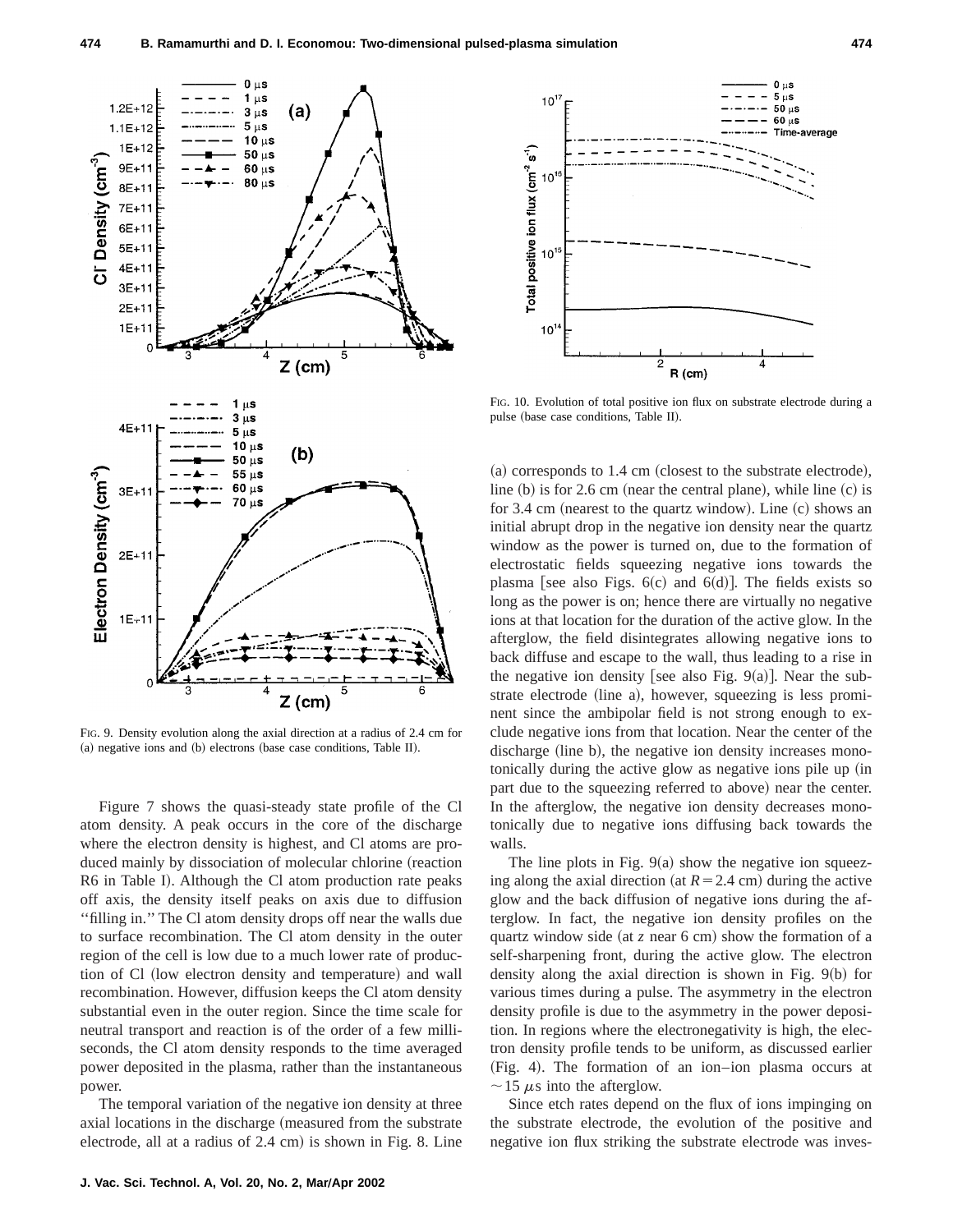

FIG. 11. Evolution of  $Cl^-$  flux on substrate electrode during a pulse (base case conditions. Table II).

tigated. Figure 10 shows that the total  $(Cl^+$  and  $Cl_2^+)$  positive ion flux is quite uniform over a 3 cm radius, falling off near the edges. The positive ion flux varies by two orders of magnitude during a pulse. It is very low, limited by free diffusion, in the late afterglow when an ion–ion plasma exists. It rises during the active glow when the ion density increases and ambipolar diffusion sets in. The negative ion flux in Fig. 11 is seen to decrease rapidly in the early active glow due to the formation of electrostatic fields, squeezing negative ions inside the discharge. The negative ion flux increases in the afterglow as the field disintegrates and negative ions back diffuse towards the walls. The Cl atom flux along the substrate electrode is shown in Fig. 12. The profile is quite non-



FIG. 12. Time-averaged Cl flux on substrate electrode (base case conditions, Table II).

uniform as Cl atoms diffuse towards the outer region of the reactor.

Figures 11 and 12 show that the positive and negative ion fluxes differ drastically during the active glow of the discharge. In order to extract equal currents of positive and negative ions (to minimize charging damage), one would have to wait for the formation of an ion–ion plasma ( $\sim$ 15  $\mu$ s into the afterglow for the base case conditions) and then apply rf bias to perform anisotropic etching using these ions. Of course, such action reduces throughput. Reduction in throughput could be partly offset if it were possible to design a spatial afterglow reactor. Such a system would be a cw plasma in a strongly electronegative gas  $(e.g., SF<sub>6</sub>)$  at appropriate pressure such that a steady state ion–ion plasma could form over the wafer an appropriate distance downstream of the power deposition zone.

*Comparison with experimental data*. Continuous wave (steady state, no pulsing) plasma simulations were performed



FIG. 13. Comparison between simulated (squares) and experimentally measured (Ref. 26) densities (triangles) as a function of power. (a) Electrons and (b) negative ions, for steady state plasmas.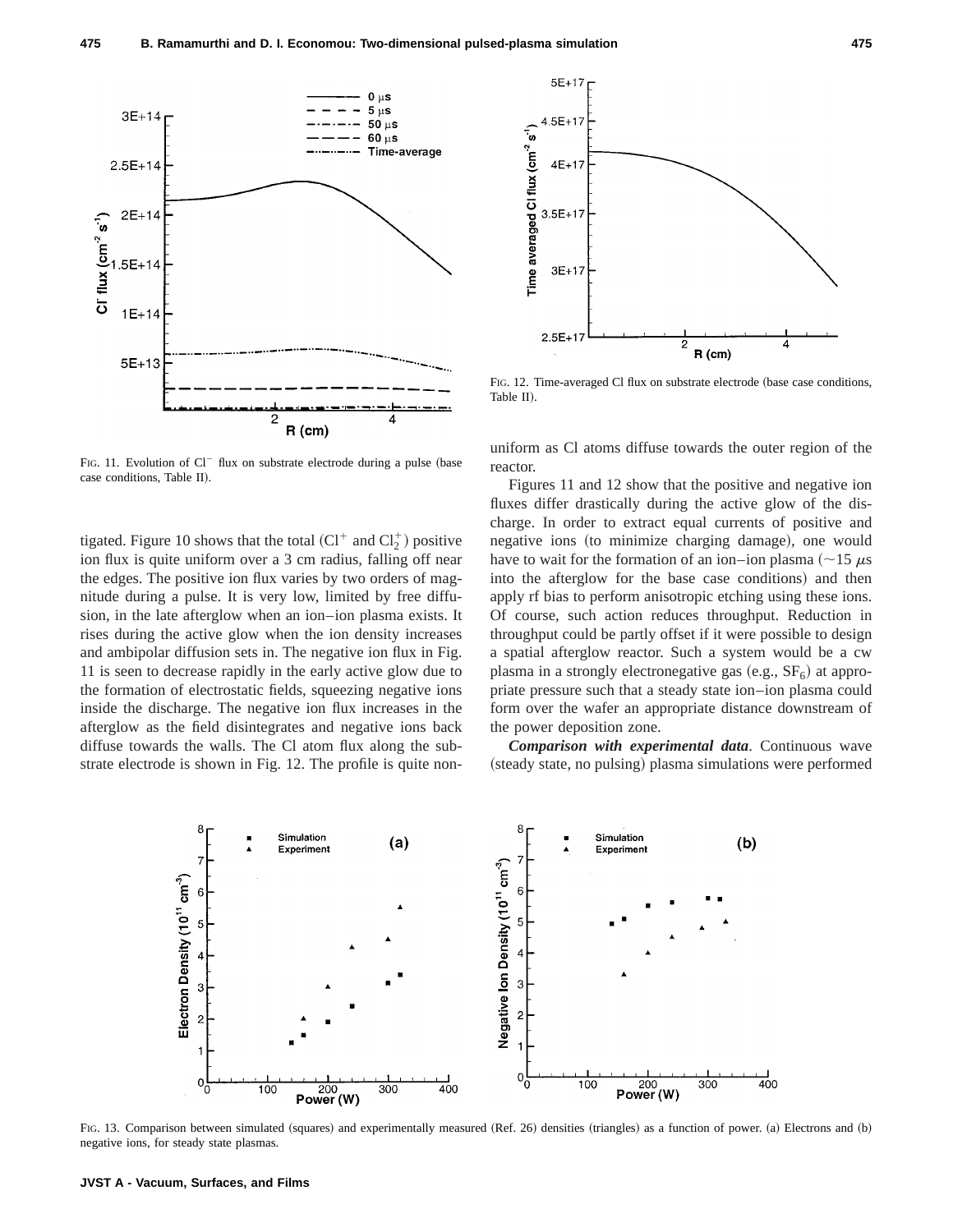

FIG. 14. Comparison between simulated (squares) and experimentally measured (Ref. 26) (triangles) densities as a function of pressure. (a) Electrons and (b) negative ions, for steady state plasmas.

at given power and pressure to facilitate comparison of simulation predictions with experimental data. The electron and negative ion densities computed (squares) at the center of the discharge  $(R=0, z=4.5 \text{ cm})$  are compared with experiments  $(triangles)<sup>26</sup>$  as a function of power (Fig. 13) and pressure (Fig. 14). No adjustable parameters of any kind were used in this comparison. The agreement between simulation and experiment is reasonable [except for Fig.  $14(b)$ ] in the sense that the uncertainty of the experimental values is within the range of the simulation predictions. The electron density varies linearly with power [Fig.  $13(a)$ ] and goes through a shallow maximum with pressure [Fig.  $14(b)$ ]. The negative ion density rises with power [Fig.  $13(b)$ ], although the simulation predicts a slower rise compared to experiment. However, the simulation predicts a strong decrease of negative ion density with pressure at the discharge center, while experiment shows a mild increase. This predicted behavior is due to the strong dependence of the negative ion density on position, as pressure varies [Fig.  $15(a)$ ]. The negative ion density right at the center of the discharge  $(R=0)$  decreases drastically with pressure. Nevertheless, the simulation predicts that both the peak and the line integrated negative ion density increase mildly with pressure  $[Fig. 15(b)],$  in accord with experiments. The negative ion density in the experiment was measured by laser photodetachment and is therefore limited by the spatial resolution of the technique. The measurement is in reality over a small volume around the discharge center, not at the center. The above discussion underscores the importance of spatial resolution in making negative ion measurements, since the negative ion density profiles can be varying strongly with position.

Further comparisons of simulation predictions with experimental data<sup>24</sup> were performed for pulsed plasmas by varying the duty ratio and peak power. The electron densities shown in Figs. 16 and 17 are line integrated averages, obtained by integrating the electron density radially along the



FIG. 15. (a) Radial profiles of negative ion density at the central axial plane of the discharge in steady state plasmas. (b) Peak and line integrated (radially through the discharge center) values of negative ion density for 10, 30, and 40 mTorr pressure in steady state plasmas.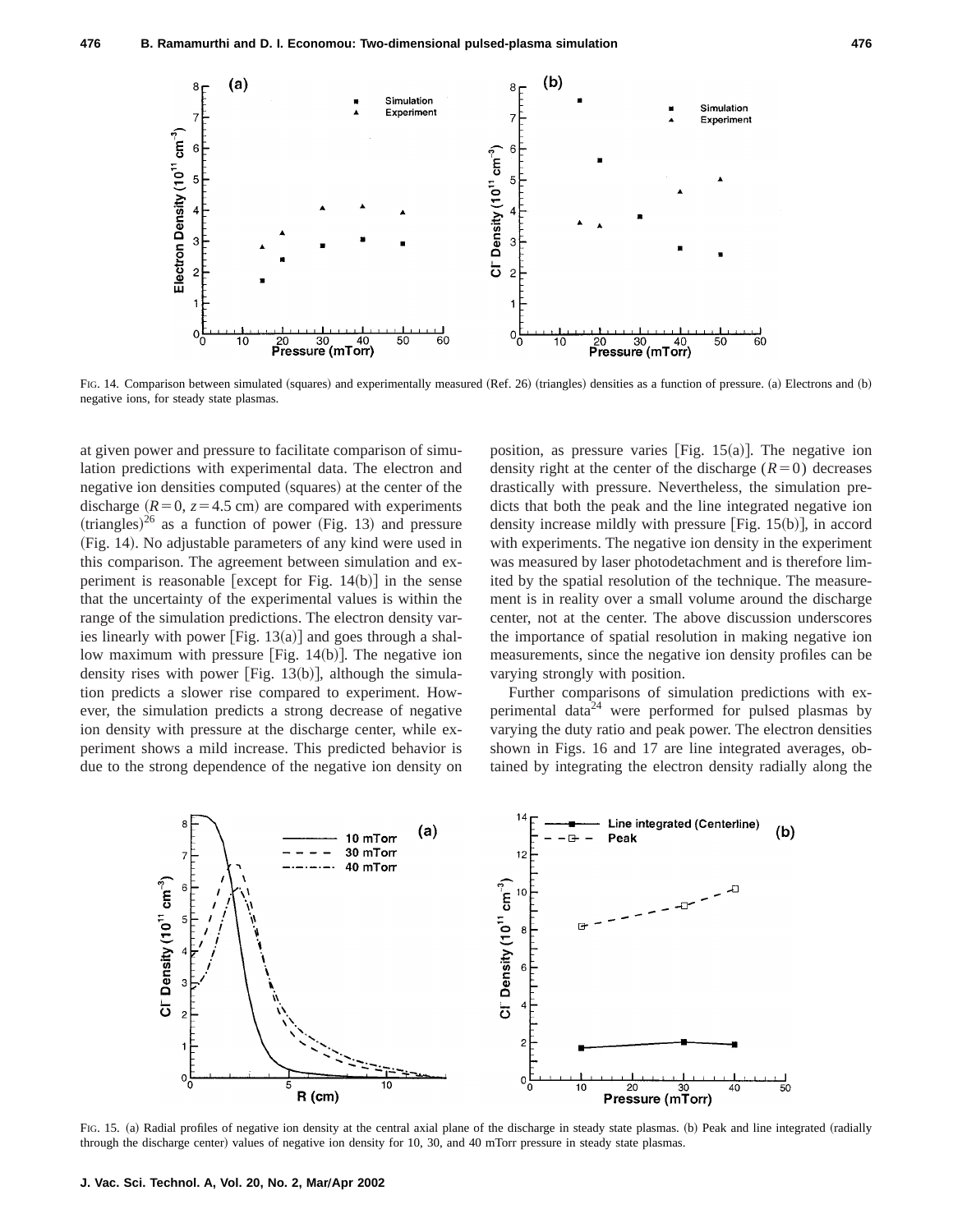

FIG. 16. Time evolution of line averaged (through the discharge center) electron density for pulsed plasmas with duty ratios of 0.3, 0.5, and 0.7 (other conditions at base case values, Table II).

centerline (at  $z=4.5$  cm). Figure 16 shows a monotonic increase in the peak (plateau) electron density as the duty ratio is increased. As the duty ratio increases, the degree of molecular dissociation also increases (remember that the degree of dissociation depends on the time-average power). Since total electron energy losses per ionization event are higher for molecular than for atomic chlorine, more electrons are needed to consume the same amount of peak power as the duty ratio increases. Experiments, $24$  however, indicate that the peak electron density varies nonmonotonically as the duty ratio is increased. The peak electron density initially increases with increasing duty ratio and then decreases. This discrepancy is not clear at the present time. Nevertheless, qualitative agreement between simulation and experiment is found when the peak power varies (for a constant duty ratio). The peak (plateau) electron density increases with increasing peak power in both simulation (Fig. 17) and experiment.<sup>24</sup>

## **V. CONCLUSIONS**

A two-dimensional self-consistent simulation of an inductively coupled pulsed-power (square-wave modulated) chlorine plasma was developed based on the fluid approximation. The equations for the inductive power deposition were coupled to the plasma transport equations to capture the space and time evolution of the discharge. In the active glow, spontaneous separation of the plasma into an ion–ion core (with high electronegativity) and an electropositive edge was observed. Negative ions were found to be squeezed into the plasma during the active glow due to emerging electrostatic fields at the edge. This squeezing was more pronounced near the quartz window where the bulk of power deposition takes place. An initial spike in the electron temperature was ob-



FIG. 17. Time evolution of line averaged (through the discharge center) electron density for pulsed plasmas with two different peak powers (other conditions at base case values. Table II.

served which has also been observed experimentally. The electron temperature was found to peak in the region of power deposition under the coil. However, considerably warm temperatures were seen away from the power deposition zone due to the high thermal conductivity of the electrons. The fractional dissociation was found to be highest in the core of the discharge.

The time evolution of the negative ion density during a pulse was strongly dependent on the spatial location in the discharge. This was attributed to transport processes of negative ion squeezing during the active glow and back diffusion in the afterglow. This underscores the need to carefully control the spatial resolution of experimental probes used to measure the negative ion density. The formation of an ion– ion plasma was seen to occur at  $\sim$ 15  $\mu$ s in the afterglow. By that time most of the electrons have escaped and the plasma decays by (almost) free ion diffusion to the walls.

Reasonable agreement between simulation predictions and experimental data was found for the variation of electron and negative ion densities with power and pressure in steady state plasmas. In pulsed plasmas, agreement was again found for the variation of electron density with input peak power. However, the experimental variation of electron density with duty ratio was more complex than the monotonic increase predicted by the simulations.

## **ACKNOWLEDGMENTS**

Many thanks for the financial support by the National Science Foundation through NSF CTS-9713262 and CTS-0072854.

<sup>&</sup>lt;sup>1</sup>M. A. Lieberman and A. J. Lichtenberg, *Principles of Plasma Discharges* and Materials Processing (Wiley, New York, 1994).

<sup>&</sup>lt;sup>2</sup>R. Boswell and R. Porteous, J. Appl. Phys. **62**, 3123 (1987).